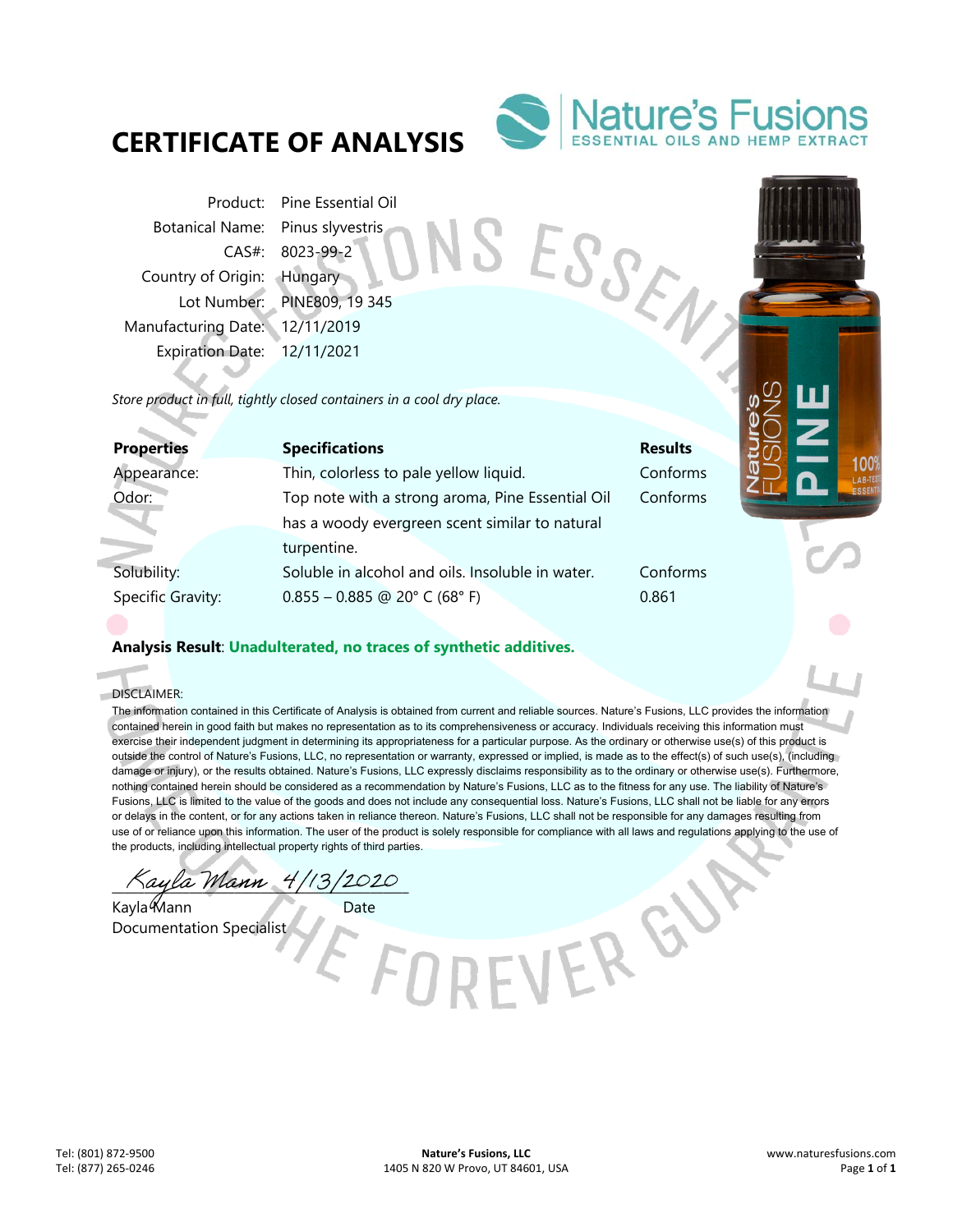



|                                  | Product: Pine Essential Oil |
|----------------------------------|-----------------------------|
| Botanical Name: Pinus slyvestris |                             |
|                                  | $CAS#$ : 8023-99-2          |
| Country of Origin: Hungary       |                             |
|                                  | Lot Number: PINE814 19183   |
| Manufacturing Date: 7/2/2019     |                             |
| Expiration Date: 7/2/2021        |                             |

*Store product in full, tightly closed containers in a cool dry place.* 

| <b>Properties</b> | <b>Specifications</b>                            | <b>Results</b> |
|-------------------|--------------------------------------------------|----------------|
| Appearance:       | Thin, colorless to pale yellow liquid.           | Conforms       |
| Odor:             | Top note with a strong aroma, Pine Essential Oil | Conforms       |
|                   | has a woody evergreen scent similar to natural   |                |
|                   | turpentine.                                      |                |
| Solubility:       | Soluble in alcohol and oils. Insoluble in water. | Conforms       |
| Specific Gravity: | $0.855 - 0.885$ @ 20° C (68° F)                  | 0.877          |

### **Analysis Result**: **Unadulterated, no traces of synthetic additives.**

#### DISCLAIMER:

The information contained in this Certificate of Analysis is obtained from current and reliable sources. Nature's Fusions, LLC provides the information contained herein in good faith but makes no representation as to its comprehensiveness or accuracy. Individuals receiving this information must exercise their independent judgment in determining its appropriateness for a particular purpose. As the ordinary or otherwise use(s) of this product is outside the control of Nature's Fusions, LLC, no representation or warranty, expressed or implied, is made as to the effect(s) of such use(s), (including damage or injury), or the results obtained. Nature's Fusions, LLC expressly disclaims responsibility as to the ordinary or otherwise use(s). Furthermore, nothing contained herein should be considered as a recommendation by Nature's Fusions, LLC as to the fitness for any use. The liability of Nature's Fusions, LLC is limited to the value of the goods and does not include any consequential loss. Nature's Fusions, LLC shall not be liable for any errors or delays in the content, or for any actions taken in reliance thereon. Nature's Fusions, LLC shall not be responsible for any damages resulting from use of or reliance upon this information. The user of the product is solely responsible for compliance with all laws and regulations applying to the use of the products, including intellectual property rights of third parties.

 $\land$ ayla Mann 12/18/2019

Kayla Mann ann an Date Documentation Specialist